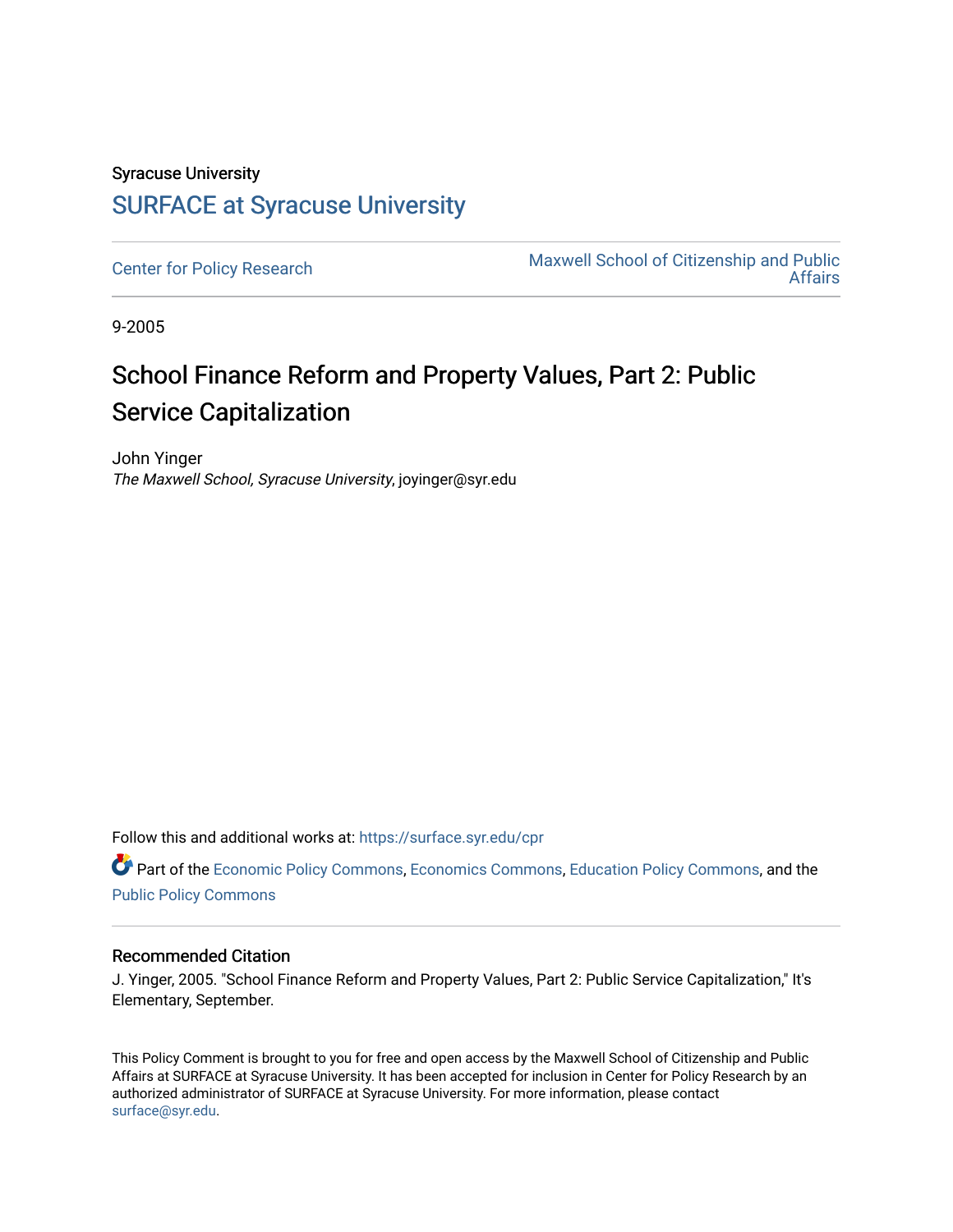It's Elementary

A Monthly Column by EFAP Director John Yinger September 2005

## **School Finance Reform and Property Values, Part 2: Public Service Capitalization**

The main point of education finance reform is to improve student performance in disadvantaged school districts. A successful school finance reform therefore makes disadvantaged school districts more attractive to homeowners and boosts the value of homes in those districts. The link between school performance and property values is called public service capitalization. This column discusses the evidence about public service capitalization and the implications of this phenomenon for the design of an education finance reform program.

Most people who have searched for housing recognize that they will have to pay a premium to buy a house in one of the best school districts. Nevertheless, public service capitalization is not an easy phenomenon to document because the role of school quality (or of other local public services) must be isolated from many other factors that affect house values. Fortunately, however, this phenomenon has attracted the attention of many scholars and several high-quality studies demonstrate that, all else equal, the sales price of a house is higher in a school district where student performance is high than in a district where student performance is low.

This evidence shows that households compete for entry into the most desirable school districts. Because higher-income households will win this competition under most circumstances, the existence of public service capitalization implies that higher-income people will tend to live in better school districts than lower-income people. This process is self-reinforcing, because a concentration of lower-income people means that a district has fewer resources and more disadvantaged students than other districts—both of which contribute to poor school performance.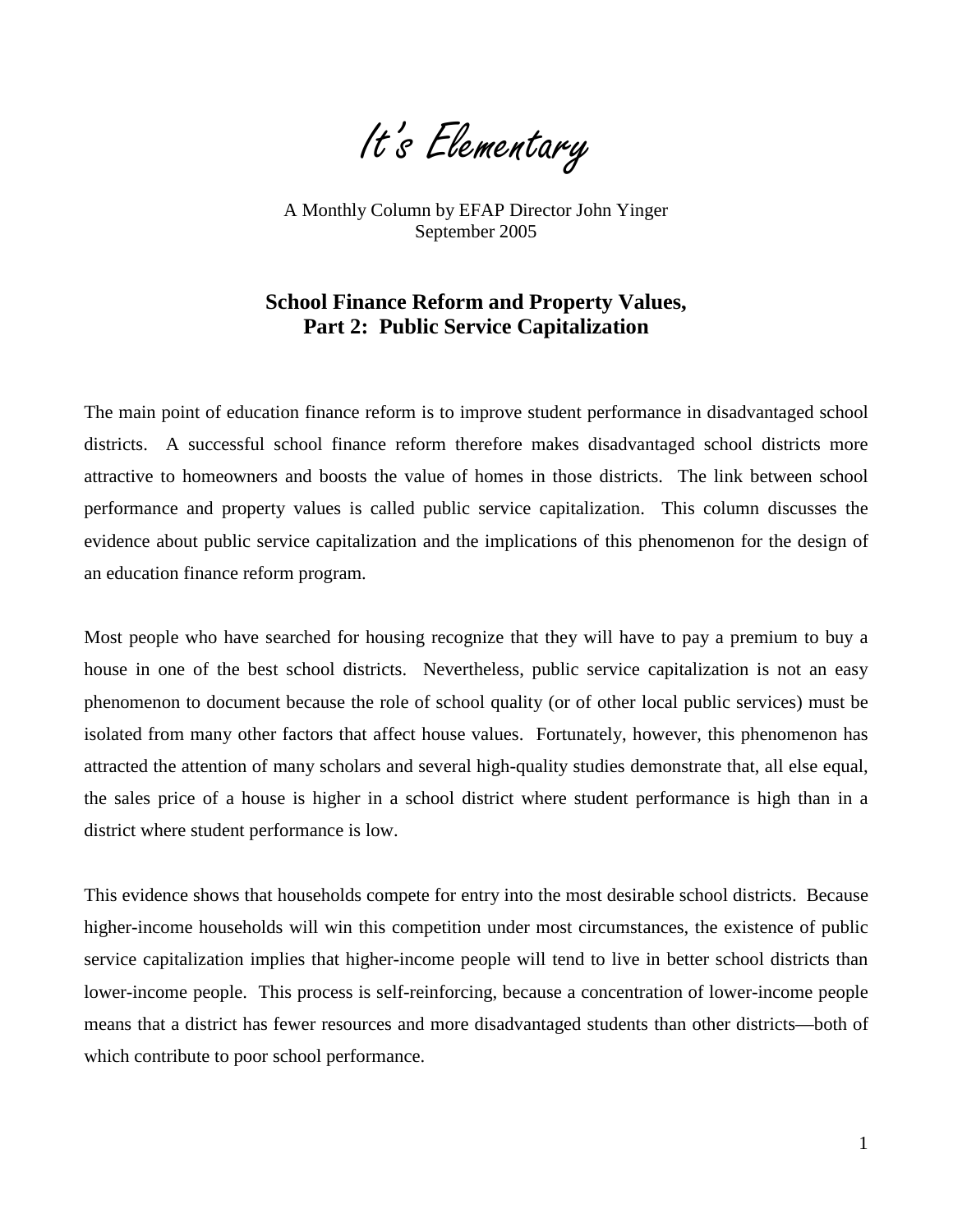As a result, public service capitalization helps to explain why education finance reform is often needed. The market process that allocates households to school districts leads to a situation in which children in low-income households systematically end up in lower-performing school districts than do children in higher-income households. State policy, typically in the form of compensatory education aid, is therefore needed to ensure that all students have access to the type of education specified in a state's constitution.

The existence of public service capitalization also implies that education finance reform, or any other state policy that affects school performance, has unanticipated equity consequences. To be specific, a compensatory education aid program results in capital gains for homeowners in the neediest districts and might lead to capital losses for homeowners in the least needy districts. These gains and losses arise only for homeowners at the time the reform is announced. The flip side of the capital gain for current owners in disadvantaged districts is that future owners in those districts will have to pay more for housing.

Education finance reform also affects renters, but in a very different way, namely by raising rents in disadvantaged school districts. Renters with school-age children experience an increase in school performance along with this rent increase, so that, on balance, they are not harmed by the reform. Policy makers may nevertheless be concerned about the impact of rent increases on other households in these districts.

To some degree, the gains and losses for current homeowners may be seen as compensation for the prior education finance policies that created the need for education finance reform. After all, the values of houses in a school district are depressed when that district does not receive the state aid to which it is entitled according to the state's constitution. Reform-induced capital gains to long-term homeowners in this district therefore seem fair. Nevertheless, gains and losses for recent homebuyers and the rent increases for childless household do not seem fair and should be acknowledged as part of the price of education finance reform.

Some scholars have pointed out that, in principle, public service capitalization can result in an unusual feedback between compensatory aid and property values. School districts with lower property values